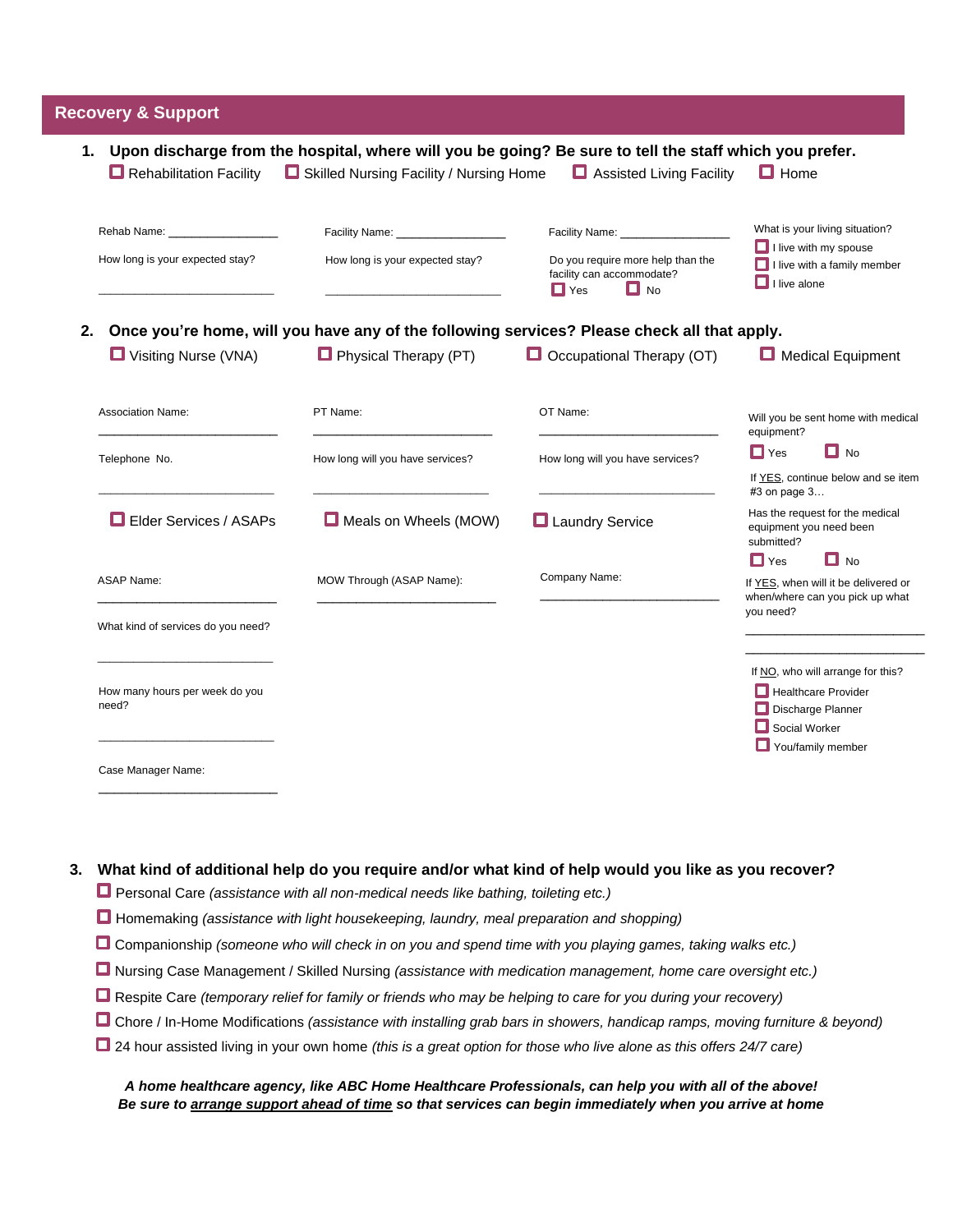| Are you taking any of the following medications or undergoing any of the following? Please check all<br>4.<br>that apply and indicate the name of the medication(s) in the space provided below. |                                                                                                                                           |  |  |  |
|--------------------------------------------------------------------------------------------------------------------------------------------------------------------------------------------------|-------------------------------------------------------------------------------------------------------------------------------------------|--|--|--|
|                                                                                                                                                                                                  | Anti-Convulsive Medication                                                                                                                |  |  |  |
|                                                                                                                                                                                                  | Diabetes-related Medication                                                                                                               |  |  |  |
|                                                                                                                                                                                                  | Blood Thinners                                                                                                                            |  |  |  |
|                                                                                                                                                                                                  | Pain Medication                                                                                                                           |  |  |  |
|                                                                                                                                                                                                  | Anxiety Medication / Anti-Depressants                                                                                                     |  |  |  |
|                                                                                                                                                                                                  | Anti-Inflammatory Medication                                                                                                              |  |  |  |
|                                                                                                                                                                                                  | $\Box$ Chemotherapy                                                                                                                       |  |  |  |
|                                                                                                                                                                                                  | $\Box$ Other                                                                                                                              |  |  |  |
|                                                                                                                                                                                                  | Do you take or will you be taking any additional vitamins and/or supplements?<br>$\blacksquare$ Yes (please list them in the space below) |  |  |  |
|                                                                                                                                                                                                  | $\Box$ No                                                                                                                                 |  |  |  |

6. Do you have any follow-up medical appointments? If so, use the space below to note the date, time and location of these appointments.

| <b>DATE</b> | <b>TIME</b> | <b>LOCATION</b> | <b>PROVIDER NAME</b> |
|-------------|-------------|-----------------|----------------------|
|             |             |                 |                      |
|             |             |                 |                      |
|             |             |                 |                      |
|             |             |                 |                      |
|             |             |                 |                      |
|             |             |                 |                      |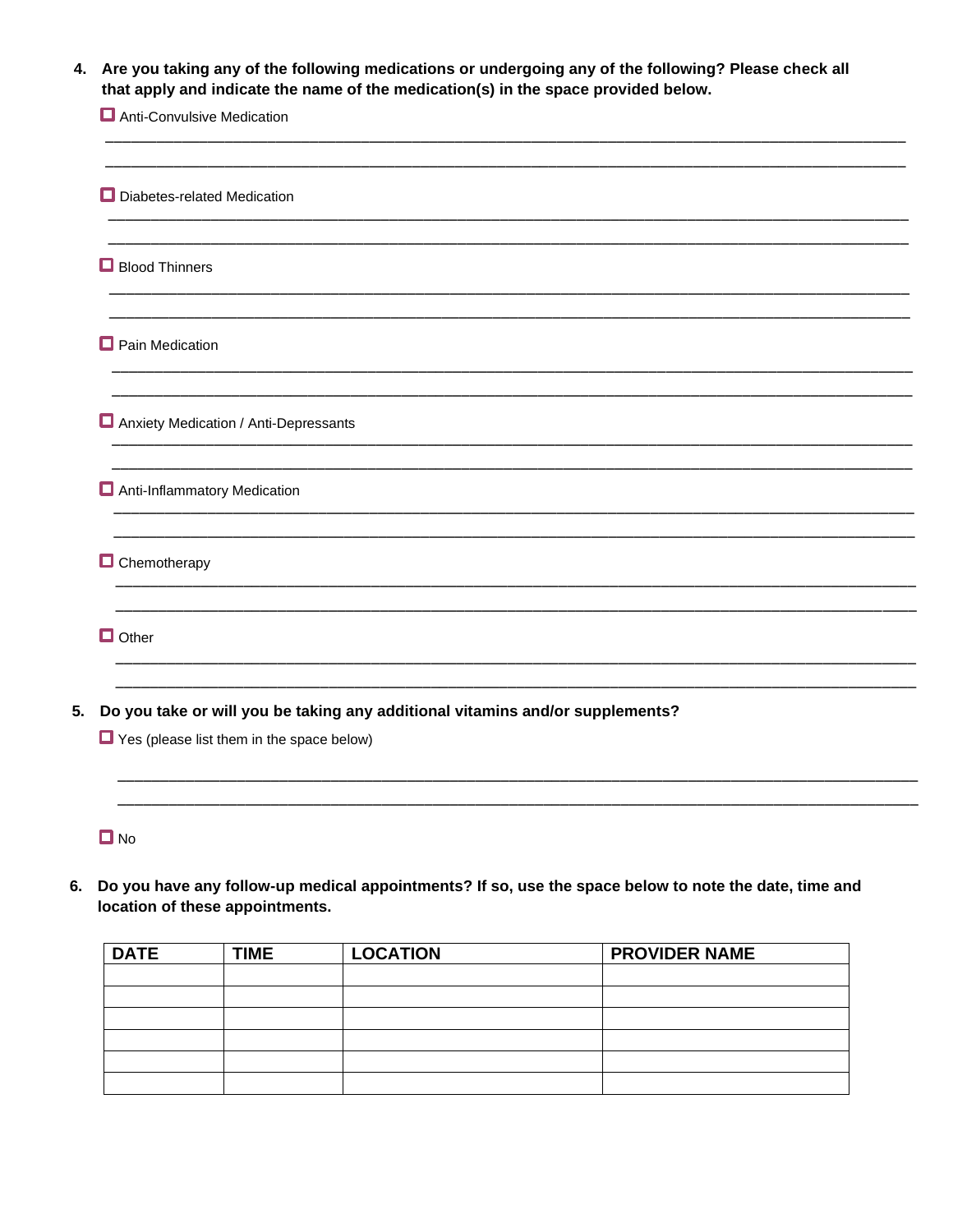|    |            |                       | For Family Members & Caregivers                                                                                                                                                |
|----|------------|-----------------------|--------------------------------------------------------------------------------------------------------------------------------------------------------------------------------|
|    |            |                       | 1. Do you have any questions about the items on this checklist?<br>$\Box$ Yes (please list them in the space below and ask a staff member)                                     |
|    |            |                       |                                                                                                                                                                                |
|    | $\Box$ No  |                       |                                                                                                                                                                                |
| 2. |            |                       | Are the discharge instructions clear and easy to follow?                                                                                                                       |
|    | $\Box$ Yes |                       |                                                                                                                                                                                |
|    |            |                       | No (in the space provided below, write down anything that you need clarification on so that you remember to ask)                                                               |
|    |            |                       |                                                                                                                                                                                |
| 3. |            |                       | If your loved one is being sent home with medical equipment, consider the following                                                                                            |
|    |            | $\Box$ Yes            | A. Do you understand why they are being sent home with the equipment and when it needs to be used?<br>$\Box$ No                                                                |
|    |            |                       | B. Do you understand how to use the equipment?                                                                                                                                 |
|    |            | $\Box$ Yes            | $\Box$ No                                                                                                                                                                      |
|    |            |                       | C. Were you given instructions that you can refer to if you/your loved one forgets how to use the equipment?                                                                   |
|    |            | $\Box$ Yes            | $\Box$ No                                                                                                                                                                      |
|    |            |                       | If you have answered "no" to any of the above, be sure to address this with a staff member at the hospital or facility<br>where your loved one is being discharged from!       |
|    |            | As far as medications | a. Are you aware of all medications that have been prescribed to your loved one?                                                                                               |
|    |            | $\Box$ Yes            | $\Box$ No                                                                                                                                                                      |
|    |            |                       | b. Do you know why each medication was prescribed?                                                                                                                             |
|    |            | $\Box$ Yes            | $\Box$ No                                                                                                                                                                      |
|    |            |                       | c. Do you understand the dosage and frequency for each medication?                                                                                                             |
|    |            | $\Box$ Yes            | $\Box$ No                                                                                                                                                                      |
|    |            |                       | d. Are you aware of the side effects for each medication?                                                                                                                      |
|    |            | $\Box$ Yes            | $\Box$ No                                                                                                                                                                      |
|    |            |                       | If you answered "no" to any of the above, ask the hospital or facility your loved one is being discharged from for a<br>medication list which should contain this information. |